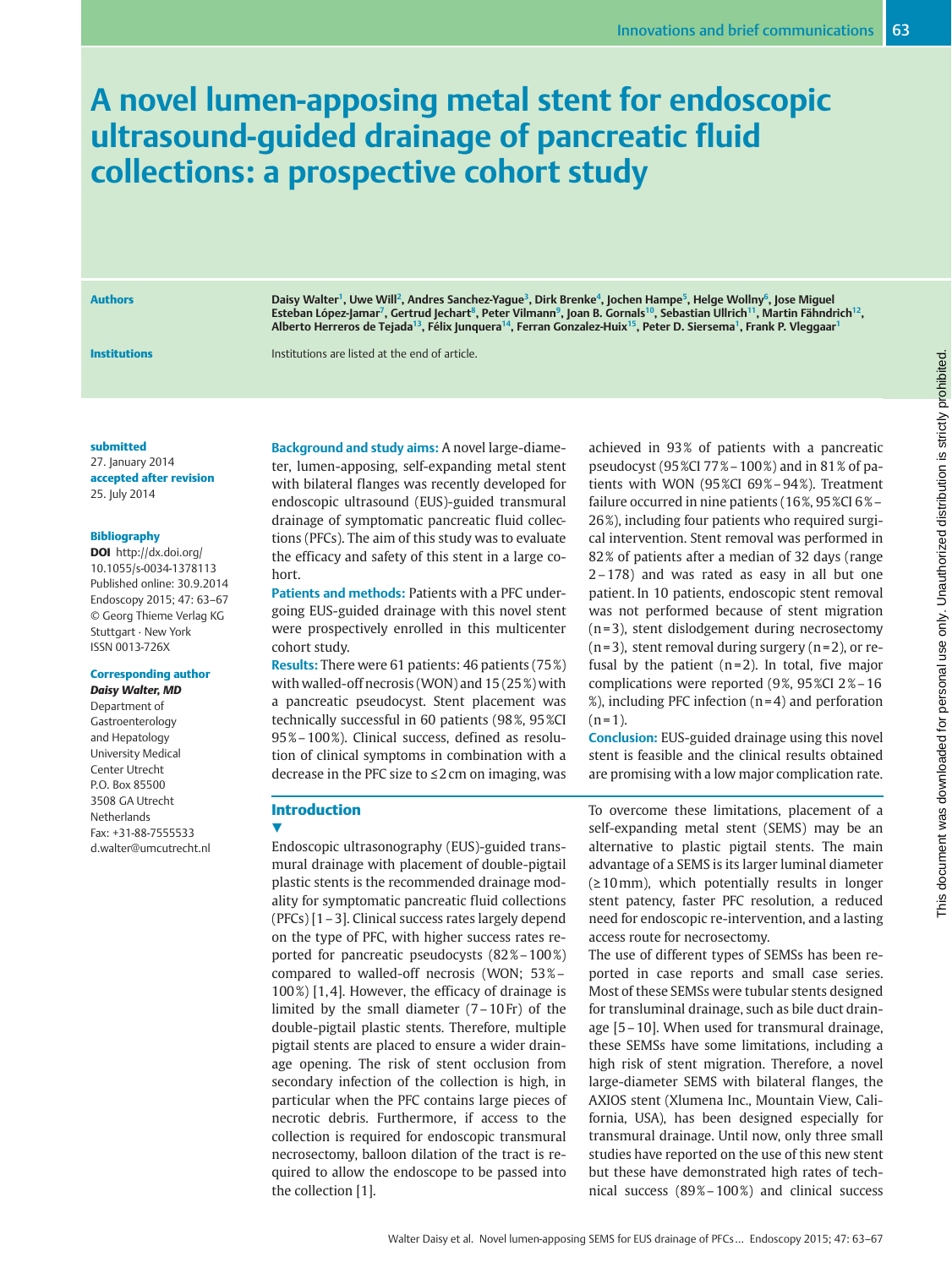$(93\% - 100\%)$  in patients with successful stent placement [11 – 13]. In this paper, we report the experience with the AXIOS stent for drainage of PFCs from a larger cohort study.

# Patients and methods

#### v,

# **Patients**

From May 2011 to November 2012, all patients with a symptomatic PFC who underwent AXIOS stent placement in 15 European centers were prospectively enrolled in a web-based database. The decision to place an AXIOS stent was at the discretion of the treating physician and there were no specific inclusion or exclusion criteria. PFCs were classified according to the revised 2012 Atlanta Classification [14] as pancreatic pseudocysts or WON. The protocol was approved by the Medical Ethics Committees and all patients gave their informed consent prior to AXIOS stent placement.

### AXIOS stent

The AXIOS stent is a SEMS constructed of braided nitinol that is fully covered with silicone ( $\bullet$  Fig. 1). The stent design, with wide flanges on both ends, provides anchoring within the PFC and an even distribution of pressure on the luminal walls. The stent is delivered through a 10.5-Fr catheter, which is Luer-locked to the inlet port of the endoscope instrumentation channel to provide controlled deployment of the stent. The stent is CEmarked for drainage of PFCs. For this study, stents with a length of 10mm between the flanges and luminal diameters of 10mm or 15mm were used.

#### Procedure

Drainage was performed while the patients were under conscious sedation, monitored anesthesia care, or general anesthesia. Prophylactic antibiotics were administered at the discretion of the endoscopist.

Under linear EUS-guidance, the collection was punctured from the stomach or duodenum using a 19-gauge EUS-guided fine needle aspiration (FNA) needle or the NAVIX access device (Xlumena Inc.). A 0.035-inch guidewire was passed through the needle or the NAVIX access device and was coiled in the PFC. The fistula tract was then dilated using a cystostome or the NAVIX access device. Further balloon dilation was performed at the discretion of the endoscopist. The delivery catheter was placed over the guidewire and the distal end of the stent was deployed in the PFC lumen under fluoroscopic and/or EUS guidance, while the proximal stent end was deployed under fluoroscopic and/or endoscopic view.

The use of endoscopic intervention, including necrosectomy and placement of a nasocystic drain, was dictated by the clinical course of the patient (for example, the presence of persisting fever).

# Definition of endpoints

The study endpoints included technical success, clinical success, and safety. Technical success was defined as satisfactory access and drainage of the PFC following placement of the AXIOS stent. Clinical success was defined as resolution of clinical symptoms in combination with a decrease in the PFC size to  $\leq$  2 cm on imaging, without the need for placement of an additional endoscopic or percutaneous stent or drain, or surgery.



Fig. 1 The AXIOS stent, which has wide flanges on both ends to provide anchorage.

Safety was defined as the number of minor and major procedurerelated complications. Procedure-related major complications (including bleeding, PFC infection, perforation, and stent migration) were defined as complications that required admission, and/or endoscopic or surgical intervention. PFC infection was defined as any new septic event that occurred after the initial endoscopic drainage, as proven by new-onset fever and/or positive blood cultures. Perforation was defined as free intraperitoneal air on imaging studies in association with peritoneal signs. Stent migration was defined as an adverse event if an intervention was required to retrieve the stent either from within the PFC or from the enteral lumen. Procedure-related minor complications were defined as complications that did not require admission or endoscopic intervention.

### Statistical analysis

SPSS (version 20.0) statistical software was used for data analysis. Continuous variables were reported using means (standard deviation) and medians (range), as appropriate. Categorical variables were reported in terms of frequency counts and proportions. Logistic regression analysis was performed to calculate odds ratios (ORs) and their corresponding 95 % confidence intervals (CIs) for predictors of clinical success.

# **Results**

**V** 

# **Patients**

In total, 61 patients were included in 15 centers with a median of three patients per center (range  $1-12$ ) ( $\bullet$  Table 1). Data on four patients (6.6 %) were limited to the technical procedure and these patients were excluded from the further analysis. Two patients with WON and one patient with a pancreatic pseudocyst were lost to follow-up after transfer back to their referring hospitals; one patient with WON died from an unrelated cause (myocardial infarction) 116 days after placement of the stent.

#### Technical success

Stent placement was technically successful in 60 patients (98 %, 95 %CI 95 % – 100 %). In one patient, the entire stent was fully deployed inside the PFC and two plastic pigtail stents had to be placed to achieve adequate drainage. During repeat endoscopy, it was possible to successfully remove the AXIOS stent from the PFC. In another patient, the entire stent was initially deployed in the PFC, but it was possible to reposition the stent correctly. In two patients, the stent did not deploy properly and a new stent was placed. Details on the characteristics of the PFCs and the endoscopic procedures that were performed are shown in **O** Table 2 and **O** Fig. 2.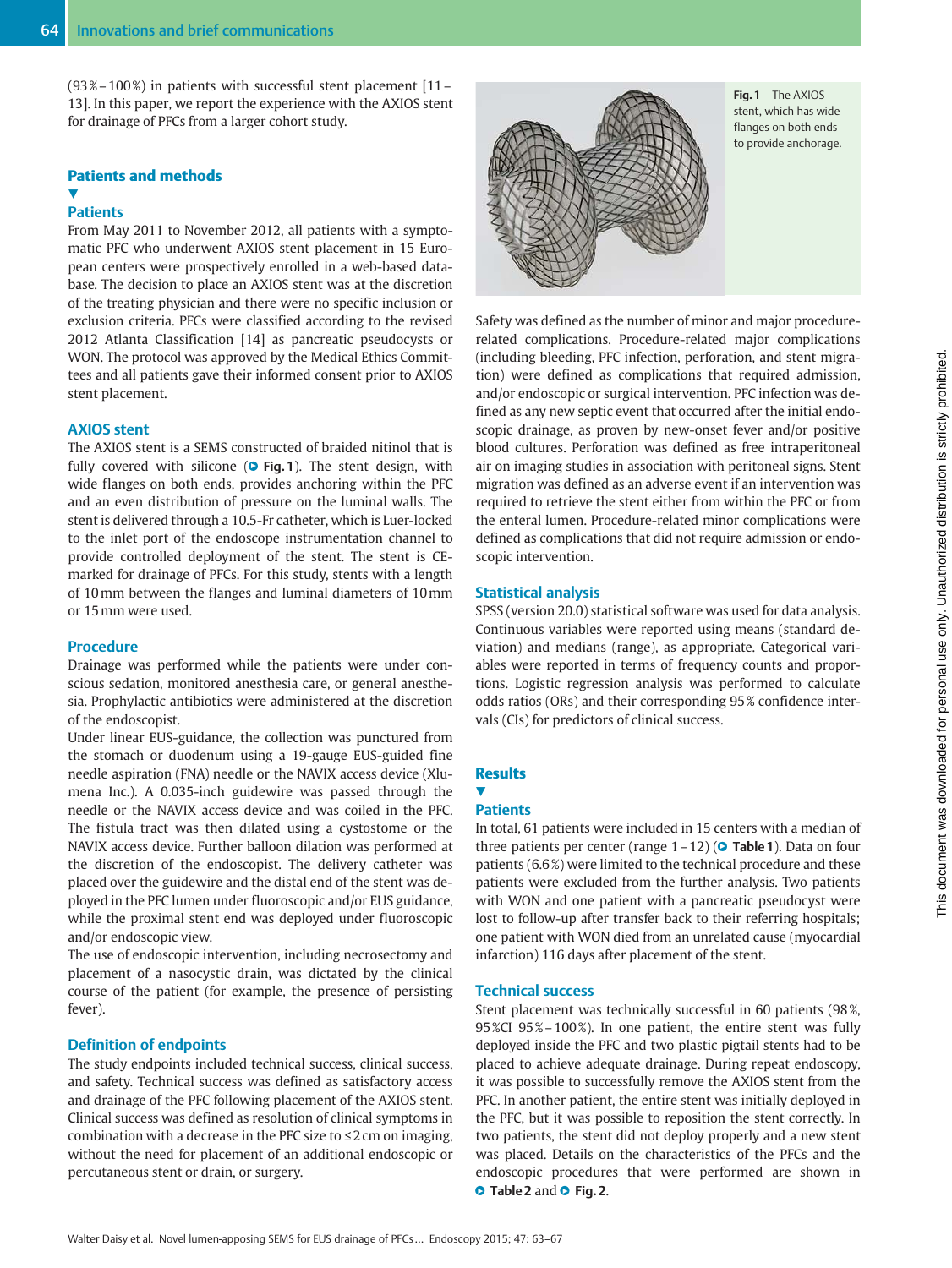|  | Table 1 Characteristics of 61 patients with pancreatic fluid collections. |  |  |  |
|--|---------------------------------------------------------------------------|--|--|--|
|--|---------------------------------------------------------------------------|--|--|--|

| <b>Characteristic</b>                      |             |  |  |  |
|--------------------------------------------|-------------|--|--|--|
| Age, mean $\pm$ SD, years                  | $55 \pm 14$ |  |  |  |
| Male sex, $n$ $(\%)$                       | 38(62)      |  |  |  |
| Etiology of pancreatitis, n (%)            |             |  |  |  |
| Gallstone disease                          | 19(31)      |  |  |  |
| Alcoholic                                  | 22(36)      |  |  |  |
| Idiopathic                                 | 9(15)       |  |  |  |
| Post-surgical                              | 6(10)       |  |  |  |
| Other*                                     | 5(8)        |  |  |  |
| Indication for drainage, n (%)             |             |  |  |  |
| Pain                                       | 19(31)      |  |  |  |
| Infection                                  | 16(26)      |  |  |  |
| Enlargement                                | 9(15)       |  |  |  |
| Gastric outlet/bile duct obstruction       | 8(13)       |  |  |  |
| Combination of complaints                  | 5(8)        |  |  |  |
| Missing                                    | 4(7)        |  |  |  |
| Type of pancreatic fluid collection, n (%) |             |  |  |  |
| Pancreatic pseudocyst                      | 15(25)      |  |  |  |
| Walled-off necrosis                        | 46 (75)     |  |  |  |
|                                            |             |  |  |  |

SD, standard deviation.

Other includes: drugs, trauma, post-endoscopic retrograde cholangiopancreatography (ERCP), unknown, and pancreas divisum.

Table 2 Details of the drainage procedure in 61 patients with pancreatic fluid collections.

| <b>Characteristic</b>                                     |           |  |  |  |
|-----------------------------------------------------------|-----------|--|--|--|
| Technical success, n (%)                                  | 60(98)    |  |  |  |
| Location of fluid collection, n (%)                       |           |  |  |  |
| Body                                                      | 35(57)    |  |  |  |
| Tail                                                      | 11(18)    |  |  |  |
| Head                                                      | 7(11)     |  |  |  |
| <b>Neck</b>                                               | 4(7)      |  |  |  |
| Entire pancreas                                           | 2(3)      |  |  |  |
| Peripancreatic                                            | 2(3)      |  |  |  |
| Pancreatic fluid collection dimension, median (range), cm | $9(4-20)$ |  |  |  |
| Infected pancreatic fluid collection, n (%)               |           |  |  |  |
| Yes                                                       | 33(54)    |  |  |  |
| N <sub>o</sub>                                            | 28(46)    |  |  |  |
| Bulging, n(%)                                             |           |  |  |  |
| Yes                                                       | 41(67)    |  |  |  |
| N <sub>o</sub>                                            | 20(33)    |  |  |  |
| Drainage site, n (%)                                      |           |  |  |  |
| Gastric                                                   | 58 (95)   |  |  |  |
| Cardia                                                    | 8(13)     |  |  |  |
| Body                                                      | 40(66)    |  |  |  |
| Antrum                                                    | 10(16)    |  |  |  |
| Duodenum                                                  | 3(5)      |  |  |  |
| Dilation of tract before placement, n (%)                 |           |  |  |  |
| No                                                        | 34(56)    |  |  |  |
| Yes                                                       | 27(44)    |  |  |  |
| Stent size, n (%)                                         |           |  |  |  |
| $10 \times 10$ mm                                         | 22(36)    |  |  |  |
| $10 \times 15$ mm                                         | 39(64)    |  |  |  |
| Anesthesia, n (%)                                         |           |  |  |  |
| Conscious sedation                                        | 30(49)    |  |  |  |
| Monitored anesthesia care                                 | 18(30)    |  |  |  |
| General anesthesia                                        | 13(21)    |  |  |  |
|                                                           |           |  |  |  |



Fig. 2 Abdominal radiograph showing a 10-mm transgastric AXIOS stent in position for drainage of an area of walled-off pancreatic necrosis and a nasocystic irrigation tube (with pigtail end) that has been passed through the lumen of the AXIOS stent because of lack of clinical improvement. A nasoenteral feeding tube that was placed to ensure adequate intake is also seen.

# Clinical success

Clinical success was achieved in 13 of 14 patients with a pancreatic pseudocyst (93 %, 95 %CI 77 %–100 %) and in 35 of 43 patients with WON (81%, 95%CI 69% – 94%) ( $P = 0.31$ ). The mean time to confirmed resolution of the PFC was  $38 \pm 35$  days (median 29 days; range 1–136). In none of the patients with a pancreatic pseudocyst was additional endoscopic intervention required to achieve clinical success. In contrast, in patients with WON, additional necrosectomy and/or irrigation was performed in 43 % of patients (15/35): seven patients (20%) required one intervention and eight patients (23 %) more than one intervention.

Univariate logistic regression showed no association between clinical success and infection of the PFC (OR 0.50, 95 %CI 0.11– 2.23), PFC size (OR 0.99, 95 %CI 0.98–1.01), or PFC etiology (gallstone vs. alcohol, OR 7.14, 95 %CI 0.75–67.98; gallstone vs. other, OR 0.53, 95 %CI 0.33–8.35).

Treatment failure occurred in nine patients (16%, 95%CI 6%-26%), including four patients who required surgical intervention: one patient with a pancreatic pseudocyst who had a perforation and three patients with WON who had persistent infection  $(n=1)$ , a retroperitoneal abscess  $(n=1)$ , and a paracolic necrotic cavity  $(n=1)$ . The other reasons for treatment failure included: placement of plastic pigtail stents because of AXIOS stent dislodgement during necrosectomy  $(n=3)$ , nasocystic tube placement for irrigation  $(n=1)$ , and additional AXIOS stent placement to obtain a more convenient route of approach to perform necrosectomy  $(n=1)$ .

# Stent removal

Endoscopic stent removal was performed in 47 of 57 patients  $(82%)$  after a median of 32 days (range 2 – 178). Stent removal was successful in all patients using a snare or rat-tooth forceps. In 11 of these 47 patients (23 %), hyperplastic tissue ingrowth or overgrowth of the stent had occurred, but stent removal was uneventful ( $\circ$  Fig. 3). In 10 patients, endoscopic stent removal was not performed because of migration of the stent  $(n=3)$ , stent dislodgement during necrosectomy  $(n=3)$ , removal during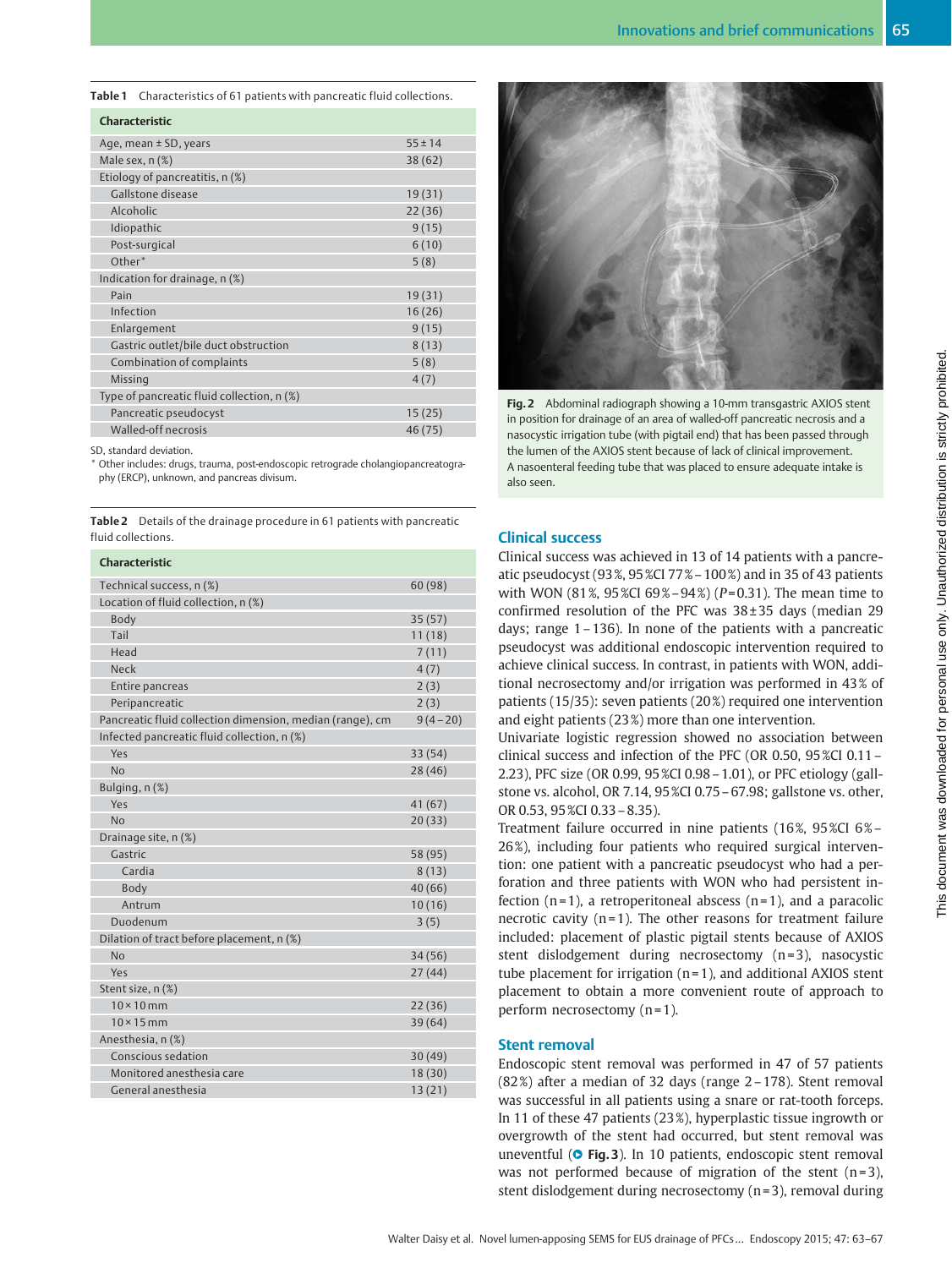

Fig. 3 Endoscopic views showing: a hyperplastic tissue overgrowth at the gastric end of a stent that had been in position for 75 days; **b** safe removal of the stent using a snare, after a first attempt at removal using a rat-tooth forceps had failed because of unraveling of the nitinol wires.

surgery  $(n=2)$ , and refusal by the patient  $(n=2)$ . Stent migration was observed during follow-up abdominal ultrasound  $(n=2)$  or upper gastrointestinal endoscopy  $(n=1)$ , 65, 86, and 216 days after stent placement, respectively. On further imaging (abdominal radiograph, abdominal ultrasound, and upper gastrointestinal endoscopy) these stents could no longer be visualized. None of these patients experienced symptoms due to stent migration.

# **Complications**

Major complications were seen in five of 57 patients (9%, 95%CI 2%–16%): PFC infection  $(n=4)$  and perforation  $(n=1)$ . The PFC infections were new-onset infections in patients with WON, which in three patients were caused by their stents becoming occluded by necrotic debris. All four patients were successfully treated with endoscopic necrosectomy, in combination with antibiotics and/or nasocystic drainage. One patient with a 6 × 8-cm pseudocyst presented with fever and peritoneal signs a few hours after stent placement. Imaging showed free air in the abdominal cavity, and during surgery it appeared that, although the proximal flange of the AXIOS stent was still positioned in the stomach, the distal flange was completely detached from the pancreatic pseudocyst and was facing the peritoneal cavity. There were 16 minor complications, which occurred in 14 patients (25%, 95%CI 14%-36%), including self-limiting devicerelated bleeding ( $n = 4$ ), transient fever of unknown origin ( $n = 3$ ), stent migration ( $n=3$ ), stent dislodgement ( $n=3$ ), and food substances entering the PFC  $(n=3)$ .

# **Discussion**

#### v,

This multicenter prospective cohort study is the largest series to report on the use of SEMSs for EUS-guided drainage of PFCs. We demonstrated that EUS-guided placement of the AXIOS stent for transmural drainage was feasible, with a technical success rate of 98 %, and a clinical success rate of 93 % for pancreatic pseudocysts and 81 % for WON. Furthermore, placement was found to be safe, with a major complication rate below 10%.

The large luminal diameter of SEMSs  $(≥10mm)$  is thought to facilitate effective drainage, which results in higher clinical success rates and faster PFC resolution. For patients with WON, the clinical success rate of drainage with SEMSs in our study (81 %) is in the upper range when compared with the reported success rate of drainage with plastic pigtail stents  $(53\% - 100\%)$  [1,4], while the success rate with SEMSs for pancreatic pseudocysts  $(93%)$  is similar when compared to plastic pigtail stents  $(82% -$ 100 %) [1, 4].

The already high success rate for pancreatic pseudocyst drainage with plastic stents results from the fact that fluid from pancreatic pseudocysts can easily flow through and alongside plastic pigtails. However, in most reported studies at least one additional intervention was required to achieve pancreatic pseudocyst resolution [4], whereas we found that with SEMSs no additional interventions were required to achieve clinical success. If this reduction can be confirmed in a randomized trial comparing SEMSs with plastic stents, the use of more expensive SEMSs may be justified for the drainage of pancreatic pseudocysts.

In the 35 patients with WON, only 15 of them (43 %) required additional necrosectomy and/or an irrigation procedure to achieve resolution. In 7 of these 15 patients (47 %) only one intervention was required, while the remaining patients required more than one intervention. This suggests that using SEMSs may also result in a reduction in the number of procedures for the treatment of WON; however, limited data have been published on the exact number of repeat interventions to achieve resolution of WON.

In the first reports on the use of SEMSs for transmural drainage of PFCs, stents with a tubular design were used, including stents that were intended for use in the biliary tract, trachea, or esophagus. In an effort to prevent SEMS migration, double-pigtail stents were placed in or alongside the SEMSs as anchoring device. Nonetheless, stent migration was still reported in 6%-10% of patients [5, 8]. Stents that were partially covered have also been used to prevent migration of the stent. The mechanistic idea here is that tissue ingrowth at both stent ends will reduce migration. Barresi et al. [15] reported that partially covered stents did effectively prevent stent migration, but in one patient surgery was required to remove a stent that became fully embedded in the stomach wall.

To improve on the results of transmural drainage, novel SEMS designs have been developed, such as the AXIOS and NAGI stent (Taewoong Medical, Seoul, South Korea). The AXIOS stent was designed in a saddle shape with large bilateral flanges to achieve firm anchorage. Despite this anchoring design, stent migration and stent dislodgement have been reported with this device [11, 12]. Migration into the stomach was reported in one patient (7 %), in whom the cystgastrostomy tract had been dilated up to 15mm before placement of a 10-mm stent [11]. In another study, both spontaneous migration, with no clinical consequences for the patient, and stent dislodgement were reported [12].

We also observed spontaneous stent migration and stent dislodgement, each of which occurred in three patients (5%). Although migration was not associated with any adverse consequences, SEMS migration may cause severe complications such as perforation or obstruction in the gastrointestinal tract. In addition, the anchoring design could not prevent the stent became completely detached from the pancreatic pseudocyst a few hours after placement in one patient. In our opinion, further refinements in stent design are therefore required to improve the